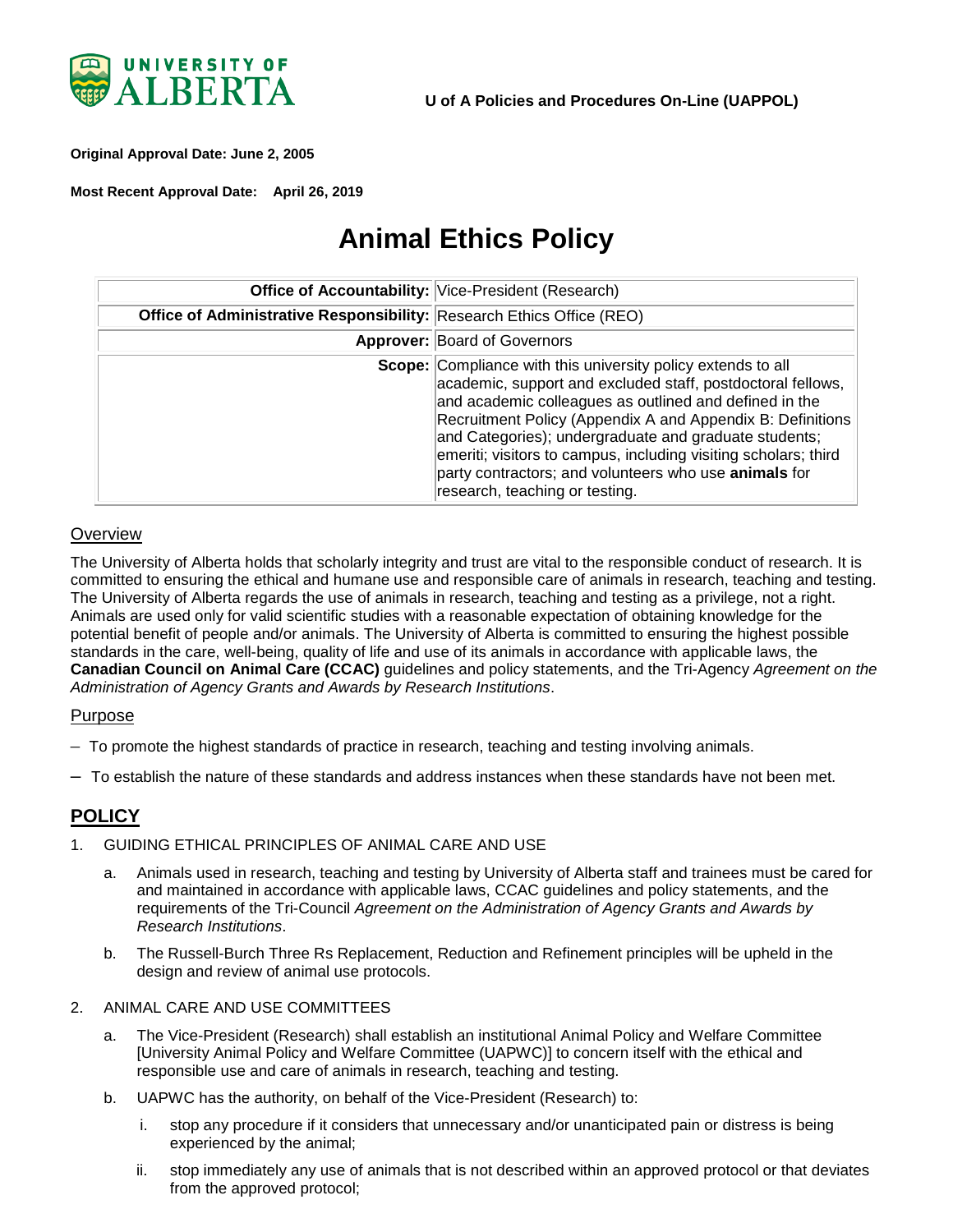

- iii. direct that any animal be humanely euthanised if it is experiencing unnecessary and/or unanticipated pain or distress that cannot be alleviated; and
- iv. order the closure of facilities that do not meet CCAC standards and/or endanger the well-being of animals contained therein.
- c. UAPWC shall establish such specialized Animal Care and Use Committees (ACUCs) as necessary to review and manage animal use applications. All **Principal Investigators (PIs)** using animals must apply to and be accountable to at least one of the specialized ACUCs.
- d. UAPWC will serve as the appeal body concerning a negative decision of an ACUC. A PI who disputes an ACUC decision, following reconsideration by ACUC, may appeal that decision to UAPWC. Refer to the *Animal Care and Use Committee Appeal Procedure*.
	- i. Because ethics review and the observance of research ethics at the University is premised on collegial relations between ACUCs and researchers, a request for appeal must be a last resort. An appeal may only be made on the grounds that there has been a miscarriage of justice, such as an error in process, procedural irregularity, lack of due process, and exceptions to the precepts of natural justice such as bias.
	- ii. If an appeal is upheld, UAPWC will immediately review the animal use protocol in question. Decisions by UAPWC on appeals are final.
- 3. ETHICS REVIEW OF ANIMAL USE
	- a. The purpose of the University's animal care and use program is to ensure that in the use of animals in research, teaching and testing conducted under the auspices of the University, the highest ethical standards are adhered to at all times and in all circumstances.
	- b. University of Alberta staff and trainees shall not acquire or use an animal for research, teaching, or testing without prior written approval from one of the University's ACUCs.
	- c. Each ACUC shall have a defined area of expertise and shall be capable of considering a range of research methods and animal models within that area. ACUCs are mandated to approve, reject, propose modifications to or terminate the approval of any proposed or ongoing animal use that is subject to review under this Policy. PIs should apply to ACUC best equipped to review the proposed animal use for which approval is requested.
	- d. ACUC has the authority to:
		- i. stop any procedure if it considers that unnecessary and/or unanticipated pain or distress is being experienced by the animal;
		- ii. stop immediately any use of animals that is not described in an approved protocol or that deviates from an approval protocol; and
		- iii. direct that any animal be humanely euthanized if it is experiencing unnecessary and/or unanticipated pain or distress that cannot be alleviated.
	- e. If a PI is collaborating with researchers at other institutions to conduct animal research, the *Policy Statement for Animal-Based Projects Involving Two or More Institutions* will apply.

### 4. ACCOUNTABILITY

- a. The University of Alberta aspires to the highest standards of animal care and use and is regularly assessed by CCAC in accordance with its standards of GAP – Good Animal Practice.
- 5. PROCUREMENT, USE, HOUSING AND MAINTENANCE OF ANIMALS
	- a. Typically, animals must be obtained through one of the University of Alberta **animal services units**, except animals used in the field. Prior to arranging for the procurement of animals, PI and Directors of the animal services units must ensure that the facilities and expertise are available to care for the animals and that consideration is given to the type of animals required, the ability to house and care for those animals and any potential impacts on other animals in the facility.
	- b. All approved animal use must receive veterinarian oversight from one of the animal services units.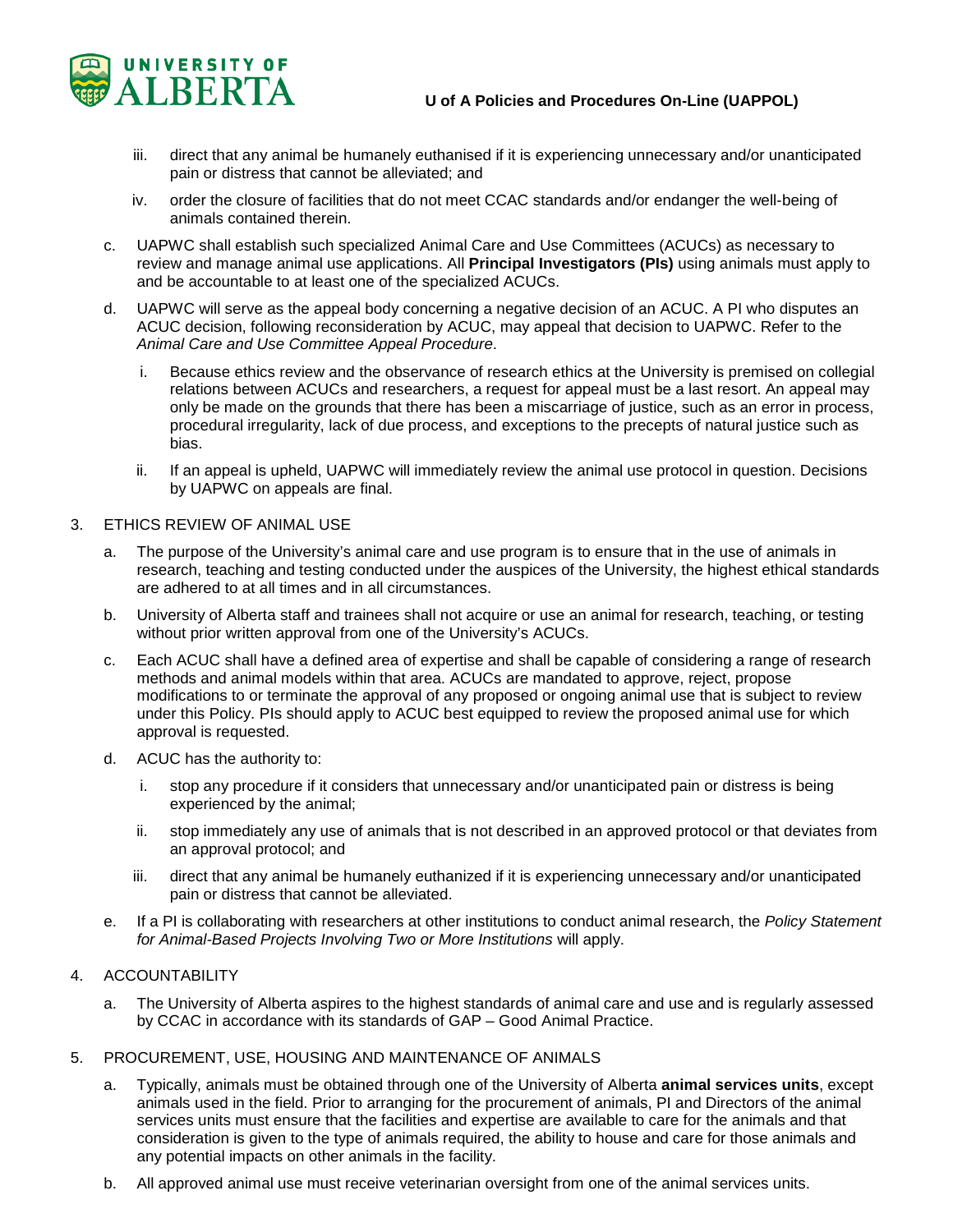

- c. Whenever possible, animal procedures should be conducted in facilities managed by one of the animal services units.
- d. Animal procedures may be conducted in other locations, provided they are suitable and both the location and procedures, including the transfer of the animals, has been approved by ACUC and the University's Office of Environment, Health and Safety (EHS).
- e. Animals will normally be housed in facilities managed and maintained by one of the animal services units.
- f. In certain circumstances, a PI may apply for special permission to house animals in an alternate site. Refer to the *Animal Care and Use Alternate Animal Housing Procedure*.
- 6. ACCESS TO ANIMALS AND FACILITIES
	- a. All animals maintained at the University of Alberta and the facilities in which they are used or housed are subject to post-approval monitoring and periodic inspection by the University Veterinarian, UAPWC, ACUCs, Directors and staff of the animal services units, EHS and REO staff. These people must have access at all times to all areas where animals are housed or used.
- 7. ANIMAL USER TRAINING

To promote the highest standards of animal care and use, all University of Alberta staff and trainees engaged in the care and use of animals must, at a minimum, be trained in the principles and ethics of animal care and use. University of Alberta staff and trainees:

- a. associated with an animal use protocol must successfully complete Part 1 Institutional Animal User Training and provide REO with proof of completion.
- b. engaged in animal care and use must also complete relevant Part 2 Institutional Animal User Training appropriate to the species of animal and the procedure(s) to be performed. No person shall handle animals or perform any procedures with animals until they have completed appropriate Part 2 training.

#### 8. EUTHANASIA

- a. Any veterinarian licensed by the Province of Alberta called upon to attend an animal used in an University ACUC approved protocol is delegated authority to stop any unapproved procedure or any procedure causing unnecessary and/or unanticipated pain or distress to the animal, and to humanely euthanize any animal believed to be in unnecessary and/or unanticipated pain or distress that cannot be alleviated. The veterinarian will consult with the PI and ACUC Chair, if possible, and will salvage research data, if possible. The veterinarian will send a written report to the PI, the ACUC Chair and the veterinarian who reviewed the protocol following any such event. The ACUC is to determine whether the circumstances leading to the euthanasia were unforeseeable and accidental. If so, any salvaged data is to be released to the PI. If, however, the circumstances causing the euthanasia resulted from a serious infraction of ethical standards or a failure to CCAC standards, then the data are not to be released to the PI, who is prohibited from using the data.
- b. University veterinarian staff may delegate authority to humanely euthanize animals to senior animal services unit staff.
- c. PIs are responsible for working with the ACUC to establish appropriate humane endpoints and to ensure that approved humane endpoints are followed. Every effort must be made to expose animals to the minimum distress or pain necessary for the scientific objectives of the research, for as short a period as possible, and to monitor them carefully to identify and euthanize animals reaching their humane endpoints.

#### 9. NON-COMPLIANCE

- a. Any animal acquisition or use that has not been approved by an ACUC and/or animal use that is not conducted in the manner in which it was described in an animal use protocol and approved by an ACUC will constitute non-compliance.
- b. Any animal care that does not meet CCAC guidelines or is not described in an approved animal use protocol constitutes non-compliance.
- c. Non-compliance will be addressed according to the *Animal Care and Use Non-Compliance Procedure*.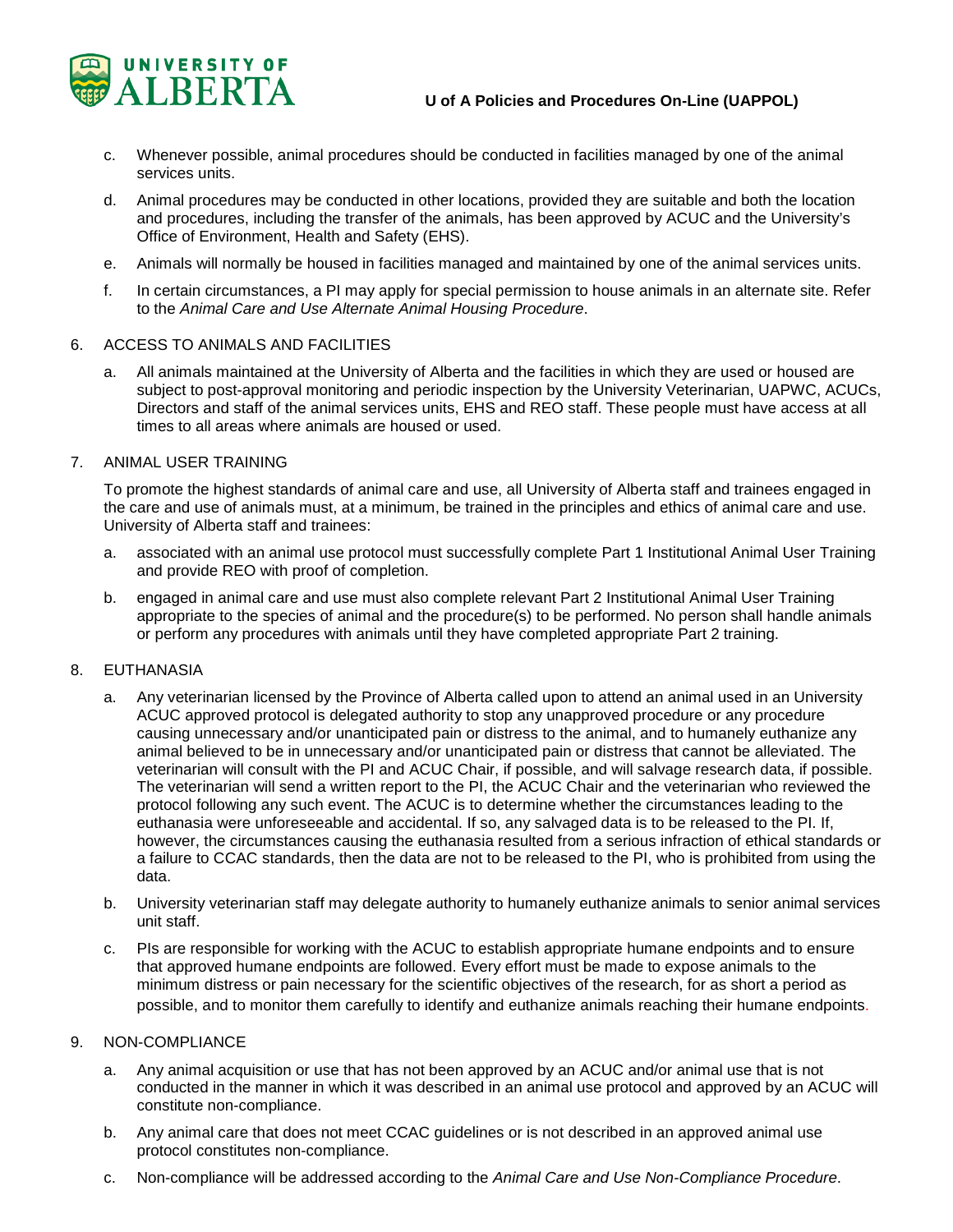

# **DEFINITIONS**

| institution-wide use. [▲Top]                     | Any definitions listed in the following table apply to this document only with no implied or intended                                                                                                                                                                                                                                                                                                                                                                                                                    |
|--------------------------------------------------|--------------------------------------------------------------------------------------------------------------------------------------------------------------------------------------------------------------------------------------------------------------------------------------------------------------------------------------------------------------------------------------------------------------------------------------------------------------------------------------------------------------------------|
| Animal                                           | Any living non-human vertebrate and any living invertebrate of the class<br>of cephalopoda, including free-living and reproducing larval forms, used<br>for research, teaching, or testing purposes by University of Alberta staff or<br>trainees.                                                                                                                                                                                                                                                                       |
| <b>Canadian Council on Animal</b><br>Care (CCAC) | The national organization responsible for setting and maintaining<br>standards for the ethical use and care of animals used in science<br>(research, teaching and testing) in Canada.                                                                                                                                                                                                                                                                                                                                    |
| <b>Principal Investigator (PI)</b>               | A member of the academic staff who is responsible for the design,<br>conduct, supervision and oversight of the care and use of animals in<br>research, teaching or testing as described in an approved animal use<br>protocol.                                                                                                                                                                                                                                                                                           |
| Animal Services Units                            | Animal facilities established and operated by the University of Alberta as<br>ongoing administrative units to provide veterinary and animal care staff,<br>infrastructure, training, oversight and other resources to support the use<br>of animals in research, teaching and testing by University staff and<br>trainees. They currently are: Agricultural Food and Nutritional Sciences<br>Animal Services (AFNSAS), Health Sciences Laboratory Animal Services<br>(HSLAS) and Science Animal Support Services (SASS). |

# **RELATED LINKS**

Should a link fail, please contact [uappol@ualberta.ca.](mailto:uappol@ualberta.ca) **[\[▲Top\]](#page-0-0)**

[Agreement on the Administration of Agency Grants and Awards by Research Institutions](http://science.gc.ca/default.asp?lang=En&n=56B87BE5-1) (Government of Canada)

[Animal-Based Projects Involving Two or More Institutions](http://www.ccac.ca/en_/standards/policies/policy-animal_based_projects) (CCAC)

[Animal Protection Act](http://www.qp.alberta.ca/) (Government of Alberta)

[Animal Protection Regulation](http://www.qp.alberta.ca/) (Government of Alberta)

[Canadian Council on Animal Care Guidelines](http://www.ccac.ca/en_/standards/guidelines/) (CCAC)

On-line [Research Ethics System](https://www.ualberta.ca/research/support/ethics-office/education-training-user-support) (University of Alberta)

[Recruitment Policy \(Appendix A\) Definition and Categories of Academic Staff, Postdoctoral Fellows, Academic](https://policiesonline.ualberta.ca/PoliciesProcedures/Procedures/Recruitment-Policy-Appendix-A-Definition-and-Categories-of-Academic-Staff-Administrators-and-Colleagues.pdf) Colleagues [and Excluded Academic Staff](https://policiesonline.ualberta.ca/PoliciesProcedures/Procedures/Recruitment-Policy-Appendix-A-Definition-and-Categories-of-Academic-Staff-Administrators-and-Colleagues.pdf) (UAPPOL)

[Recruitment Policy \(Appendix B\) Definition and Categories of Support Staff](https://policiesonline.ualberta.ca/PoliciesProcedures/Procedures/Recruitment-Policy-Appendix-B-Definition-and-Categories-of-Support-Staff.pdf) (UAPPOL)

[Research and Scholarship Integrity Policy](https://policiesonline.ualberta.ca/PoliciesProcedures/Policies/Research-and-Scholarship-Integrity-Policy.pdf) (UAPPOL)

[Research Ethics Office](https://www.ualberta.ca/research/support/ethics-office) (University of Alberta)

[University Animal Policy and Welfare Committee](https://www.ualberta.ca/research/support/ethics-office/About-Us/Governance/UAPWC.aspx) (University of Alberta)

## **PUBLISHED PROCEDURES OF THIS POLICY**

[Animal Care and Use Alternate Animal Housing Procedure](https://policiesonline.ualberta.ca/PoliciesProcedures/Procedures/Special-Requests-for-Alternate-Animal-Housing-Procedure.pdf)